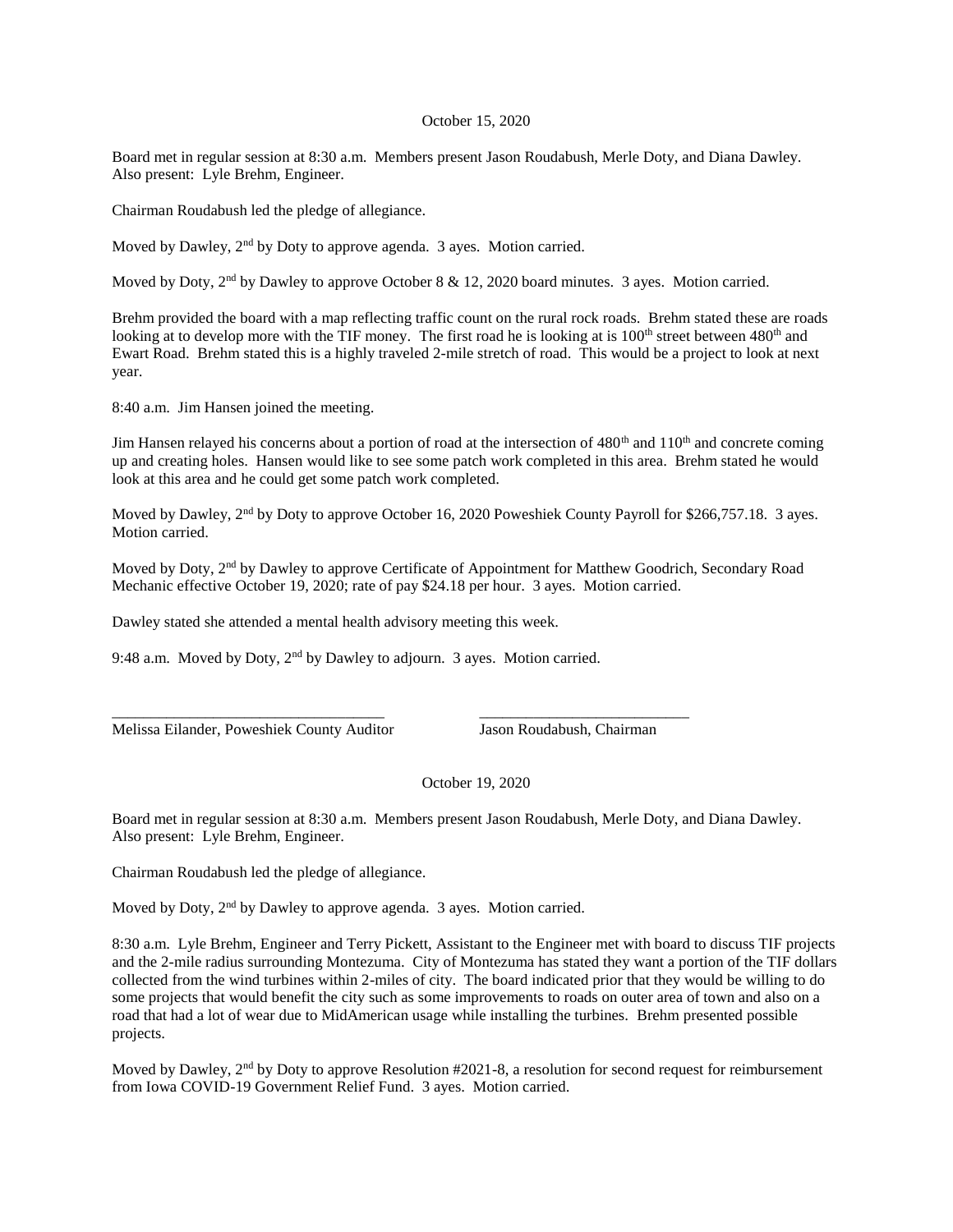## **RESOLUTION #2021-8**

# **RESOLUTION REQUESTING REIMBURSEMENT FROM THE IOWA COVID-19 GOVERNMENT RELIEF FUND – 2<sup>ND</sup> SUBMISSION**

A resolution by Poweshiek County to request reimbursement for eligible costs related to the COVID-19 public health emergency from the Iowa COVID-19 Government Relief Fund.

**WHEREAS**, the United States Congress approved the Coronavirus Aid, Relief, and Economic Security (CARES) Act to provide economic relief related to the COVID-19 pandemic.

**WHEREAS,** Governor Kim Reynolds allocated \$125 million of the State of Iowa's CARES Act funding to local governments for direct expenses incurred in response to the COVID-19 emergency.

**WHEREAS,** local government funding reimbursements may be used only for necessary expenditures incurred due to the COVID-19 pandemic, were not accounted for in the current fiscal year county budget, were incurred during the period of August 1, 2020 through September 30, 2020 and have not been reimbursed from other sources.

**NOW, THEREFORE BE IT RESOLVED**, Poweshiek County requests reimbursement of \$137,656.14 in eligible expenditures in response to the COVID-19 public health emergency.

**BE IT FURTHER RESOLVED**, Poweshiek County affirms that the above requests for reimbursement follow all formal published Federal and State of Iowa guidance on how the funds should be spent, and understand if the reimbursements are misrepresented, the local government will be liable for any applicable penalty and interest.

HEREBY RESOLVED but the Board of Supervisors for Poweshiek County on this 15 day of October 2020.

### POWESHIEK COUNTY BOARD OF SUPERVISORS

Jason Roudabush, Chairman Merle Doty, Vice Chairman Diana Dawley, Member Attest: Melissa Eilander Poweshiek County Auditor

Moved by Doty, 2<sup>nd</sup> by Dawley to approve Utility Permit #21-12U to T.I.P. Rural Electric Cooperative for work in Sections 1 & 2, Madison Township. 3 ayes. Motion carried.

Moved by Dawley,  $2<sup>nd</sup>$  by Doty to approve Resolution #2021-7, a notice of disposal of real estate and setting public hearing for 9:00 a.m. on November 5, 2020 and authorizing Auditor to publish said notice in official newspapers. 3 ayes. Motion carried.

### **RESOLUTION #2021-7**

# **NOTICE OF DISPOSAL OF REAL ESTATE**

WHEREAS, Poweshiek County owns certain real estate located in Jackson Township, Poweshiek County, Iowa, described as

WHEREAS, under the provisions of Code of Iowa Section 331.361, the Poweshiek County Board of Supervisors is required to publish notice not less than four (4) nor more than twenty (20) days before a public hearing; and following the public hearing by resolution, approve or reject the proposed disposition of the property, and

WHEREAS, Poweshiek County has received reasonable and suitable inquiry regarding the sale of the real estate, and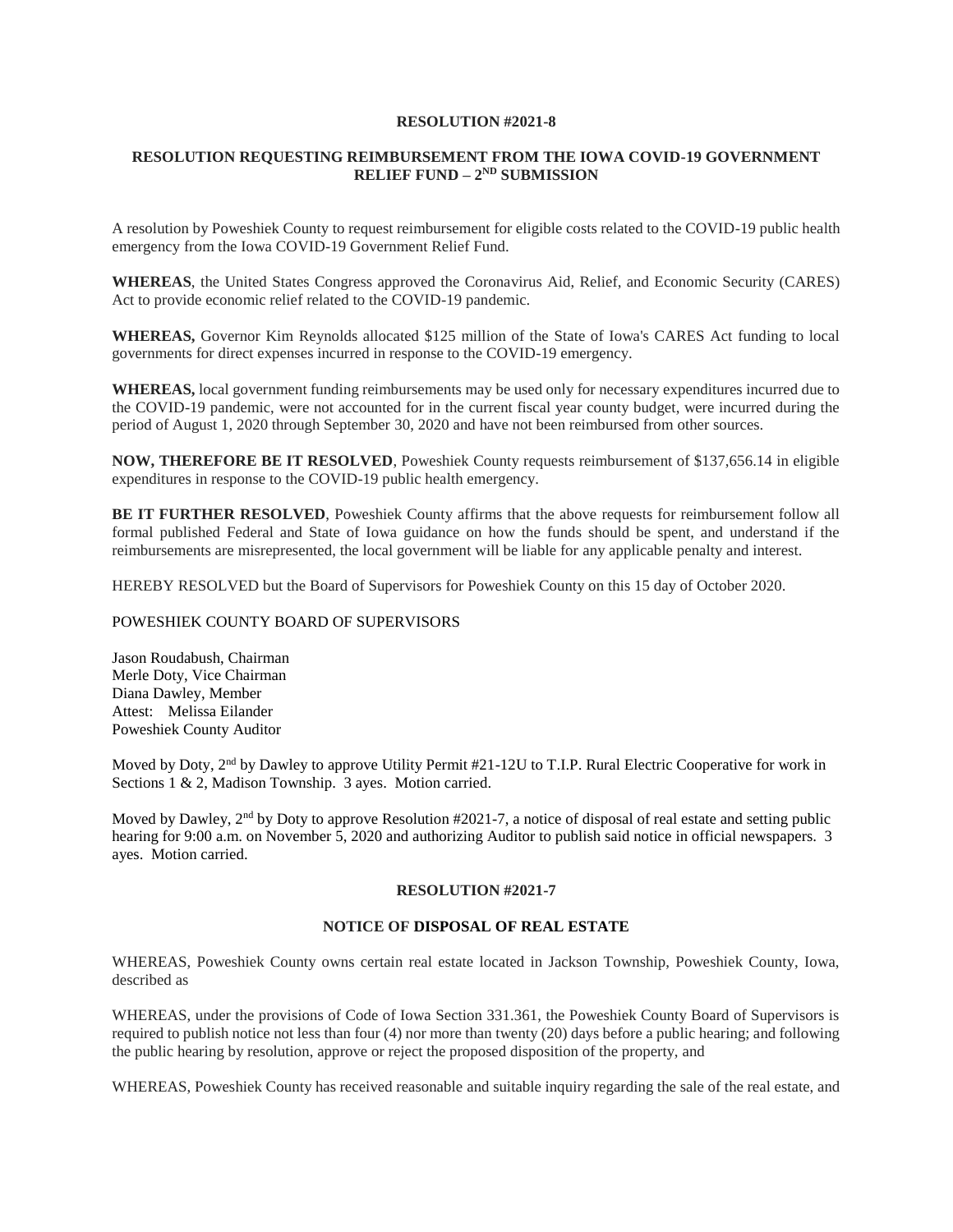### BE IT THEREFORE RESOLVED, as follows:

- 1. The Board of Supervisors of Poweshiek County, Iowa will hold a public hearing on the 5<sup>th</sup> day of November 2020 at 9:00 a.m. in the Boardroom, Courthouse, Montezuma, Iowa to determine the advisability of the disposal of certain real estate, more particularly described as follows: Parcel B in the NE ¼ of Frl SW ¼ of Section 7, Township 78 North, Range 14 West of the 5th Principal Meridian, Poweshiek County, Iowa as described in Survey 2020-0336.
- 2. The described real estate will be sold on a "as is" basis.
- 3. Announcements made at the time of the public hearing shall take precedence over previously written or stated terms of sale.
- 4. Poweshiek County reserves the right to reject any and all offers and to waive any irregularities in the sale procedure.
- 5. The Board of Supervisors proposes to exchange said parcel for Lots 2  $\&$  3 in the SW  $\frac{1}{4}$  SE  $\frac{1}{4}$ , Section 10, Township 78, Range 15, which is now owned by Meryl Hicks.
- 6. The proposed disposition of the County real estate serves a public purpose by disposing of certain real estate in order to acquire other real estate that has more value to the county. The parcel to be acquired is landlocked by real estate currently owned by the county and used for conservation purposes. Acquisition of the landlocked parcel will prevent development of a landlocked parcel and the expenses associated with improvement to the landlocked parcel that would have been incurred by the county if the parcel had been developed. Development of the parcel to be acquired would have impaired the county's interest in maintaining the adjacent parcels solely for conservation purposes.
- 7. The Warranty Deed will be prepared by Bart Klaver, Poweshiek County Attorney.
- 8. The chairman of Poweshiek County Board of Supervisors and the Poweshiek County Auditor are hereby authorized and empowered to sign any and all documents required for the sale of the described real estate.
- 9. Further information regarding the disposition of real estate may be obtained by contacting the Poweshiek County Board of Supervisors.
- 10. That this resolution, preceded by the caption, "Notice of DISPOSAL OF REAL ESTATE" and except this paragraph, be published as notice of the aforesaid proposal, hearing and sale.

Dated this 19 day of October 2020.

## POWESHIEK COUNTY BOARD OF SUPERVISORS

Jason Roudabush, Chairman Merle Doty, Vice Chairman Diana Dawley, Member Attest: Melissa Eilander Poweshiek County Auditor

9:15 a.m. Tom Kriegel, Sheriff met with board to present the FY'21 law enforcement contract between Poweshiek County and City of Montezuma. Sheriff Kriegel stated the terms of the contract remain the same except for a slight increase in cost due to wages of deputies. Moved by Doty,  $2<sup>nd</sup>$  by Dawley to approve FY'21 law enforcement contract between Poweshiek County and City of Montezuma and authorize Jason Roudabush as chairman to sign. 3 ayes. Motion carried.